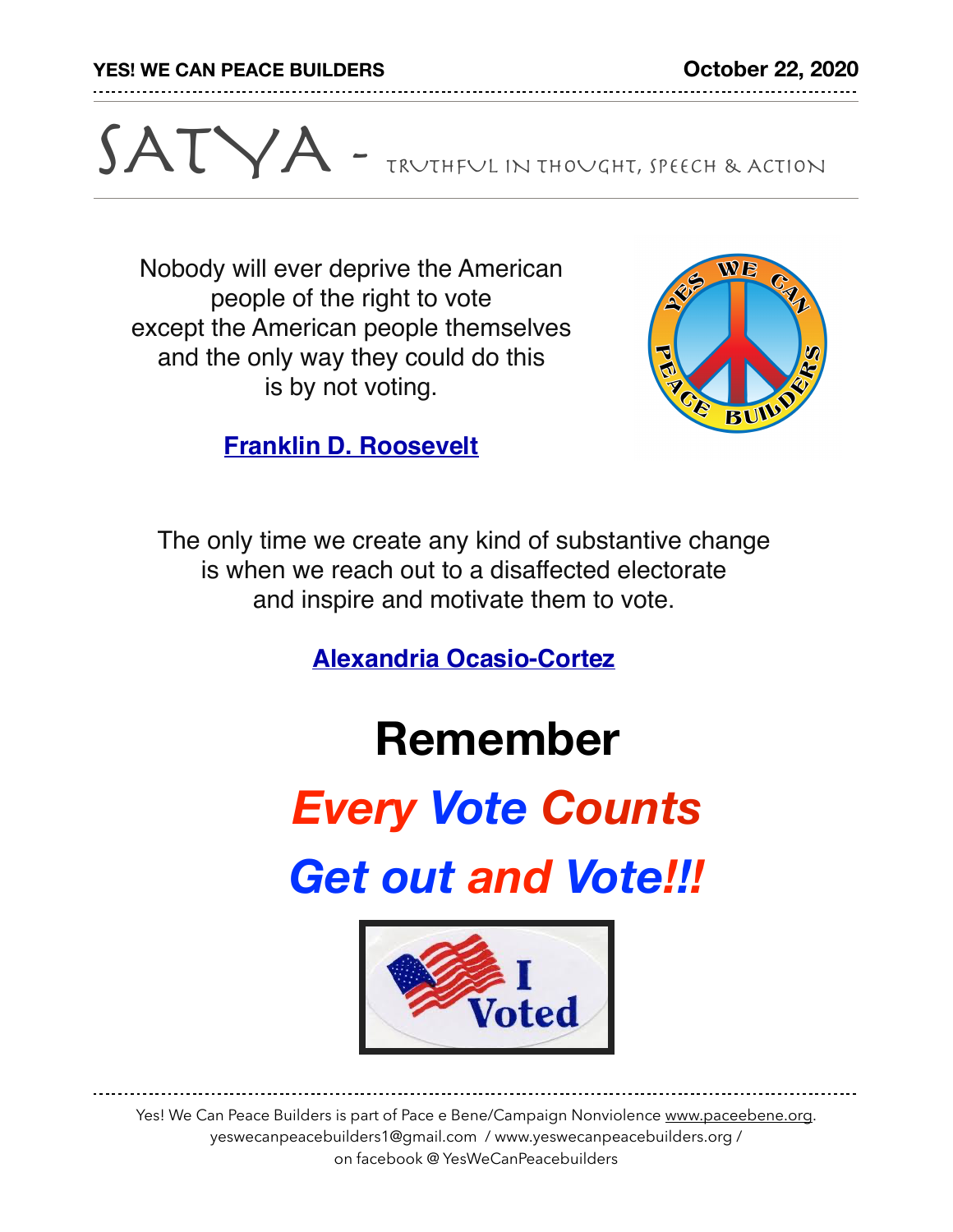#### **Peacebuilders Since Peace Week by Ruth Ann Angus**

Paula and I decided to take a bit of a sabbatical from Peacebuilders after creating eight videos that ran during peace week in late September. (In case you missed one, see a listing of you tube links below). Our last-ofthe-season Zoom session occurred on October 7th and while I thought I might have a bit of a rest, John Dear had some other ideas and I have been working steadily with him developing a new organization that we will soon unfold to everyone. Thus, this issue of SATYA is a little late.

During peace week we received \$110 worth of donations that we decided to use for a good cause. That cause is our SOCKS FOR THE SEASON drive where we are asking for donations so we can purchase warm socks for homeless men and women. Our first supply of socks is going to the Food Group folks through the Estero Bay Alliance for Care and they will distribute them to the needy at the Monday night dinner at the Morro Bay Vet's Hall. As cold and rainy weather will soon be upon us, those people who out of necessity live outside need warm clothing, and often we forget that keeping your feet warm makes a difference in overall body warmth. Gloves are another item we would like to be able to donate so we would welcome any donations you might feel comfortable to send to us.

You can do that by making a check out to "EBUMC Peacebuilders" and send it care of me, Ruth Ann Angus, at 703 Anchor Street, Morro Bay, CA 93442. Thanks for any help you can give us!

### **Elections – Voting – Oh My!**

As I write this, we are in the midst of all the election ads, which are frustrating because probably like most of you I've already cast my vote! I wish I could predict the outcome, but it is anybody's guess at this point. I'm hoping for my candidate to win however, if he doesn't, I'm hoping that sanity will prevail and we will all, somehow, remain nonviolent. There is a lot of chat about the possibility of a coup, or the possibility of armed insurrection, and I think most of this is unwarranted. However, we need to be aware that no matter who wins this election there could be violence and violence will never bring us peace. If it comes down to having to stand up

Yes! We Can Peace Builders is part of Pace e Bene/Campaign Nonviolence [www.paceebene.org](http://www.paceebene.org). yeswecanpeacebuilders1@gmail.com / www.yeswecanpeacebuilders.org / on facebook @ YesWeCanPeacebuilders